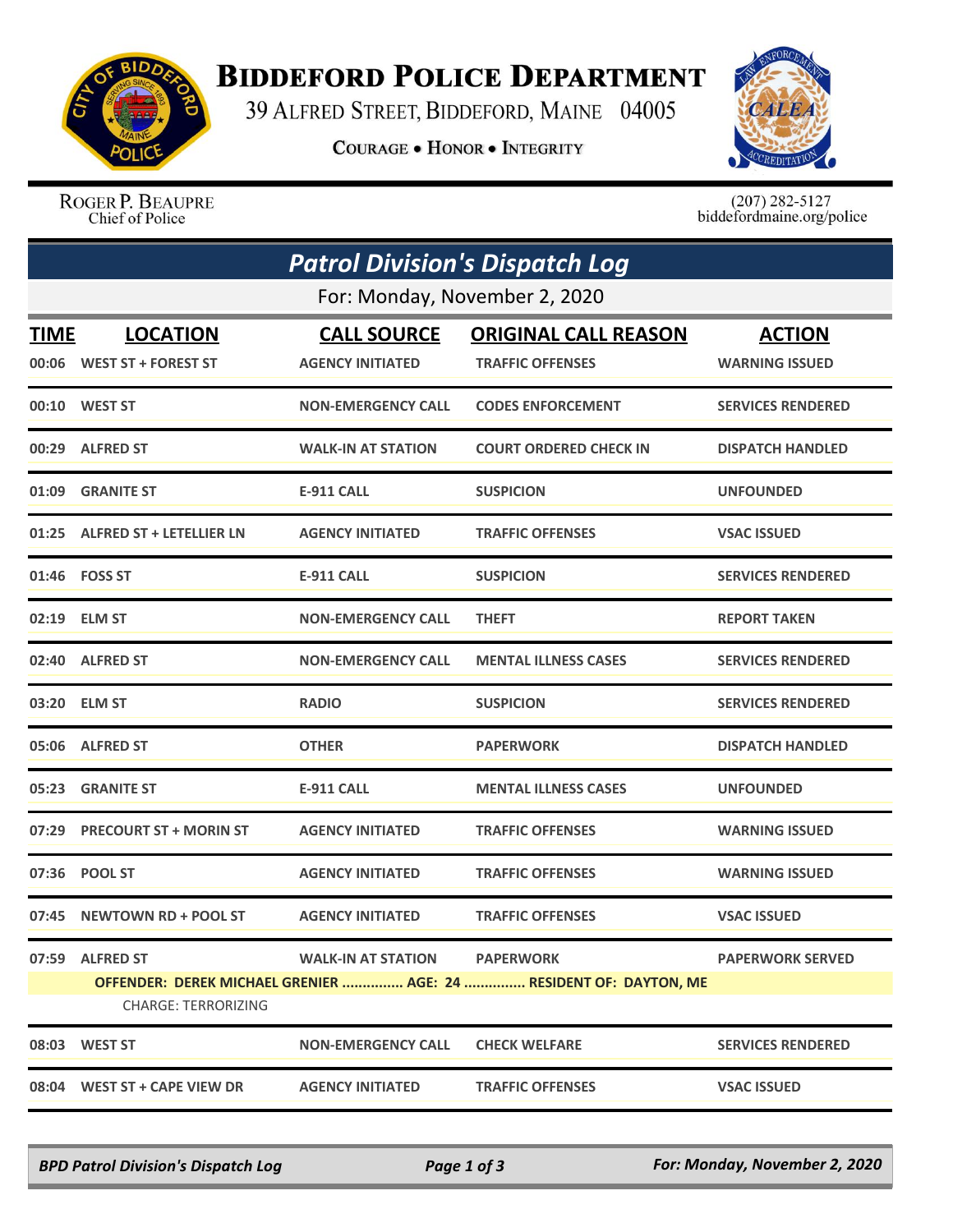| <b>TIME</b> | <b>LOCATION</b>         | <b>CALL SOURCE</b>        | <b>ORIGINAL CALL REASON</b>                    | <b>ACTION</b>                |
|-------------|-------------------------|---------------------------|------------------------------------------------|------------------------------|
|             | 08:21 VINE ST           | <b>NON-EMERGENCY CALL</b> | <b>POLICE INFO</b>                             | <b>DISPATCH HANDLED</b>      |
|             | 08:25 WEST ST           | <b>AGENCY INITIATED</b>   | <b>TRAFFIC OFFENSES</b>                        | <b>WARNING ISSUED</b>        |
| 08:36       | <b>WEST ST</b>          | <b>AGENCY INITIATED</b>   | <b>TRAFFIC OFFENSES</b>                        | <b>WARNING ISSUED</b>        |
|             | 08:48 POOL ST + WEST ST | <b>AGENCY INITIATED</b>   | <b>TRAFFIC OFFENSES</b>                        | <b>VSAC ISSUED</b>           |
|             | 08:55 ALFRED ST         | <b>NON-EMERGENCY CALL</b> | <b>PARKING COMPLAINT</b>                       | <b>SERVICES RENDERED</b>     |
|             | 09:06 POOL ST           | <b>AGENCY INITIATED</b>   | <b>TRAFFIC OFFENSES</b>                        | <b>WARNING ISSUED</b>        |
| 09:13       | <b>WENTWORTH ST</b>     | <b>OTHER</b>              | <b>PAPERWORK</b>                               | <b>SERVICES RENDERED</b>     |
|             | 09:18 POOL ST           | <b>AGENCY INITIATED</b>   | <b>TRAFFIC OFFENSES</b>                        | <b>WARNING ISSUED</b>        |
|             | 09:24 POOL ST           | <b>AGENCY INITIATED</b>   | <b>TRAFFIC OFFENSES</b>                        | <b>WARNING ISSUED</b>        |
|             | 09:28 MCKENNEY DR       | <b>NON-EMERGENCY CALL</b> | <b>SUSPICION</b>                               | <b>GONE ON ARRIVAL</b>       |
|             | 09:32 POOL ST           | <b>AGENCY INITIATED</b>   | <b>TRAFFIC OFFENSES</b>                        | <b>WARNING ISSUED</b>        |
|             | 09:40 PIKE ST           | <b>AGENCY INITIATED</b>   | <b>TRAFFIC OFFENSES</b>                        | <b>VSAC ISSUED</b>           |
| 09:49       | <b>MAIN ST</b>          | <b>NON-EMERGENCY CALL</b> | <b>SUSPICION</b>                               | <b>SERVICES RENDERED</b>     |
|             | 09:55 ALFRED ST         | <b>WALK-IN AT STATION</b> | <b>COURT ORDERED CHECK IN</b>                  | <b>DISPATCH HANDLED</b>      |
|             | 11:07 GUINEA RD         | <b>AGENCY INITIATED</b>   | <b>ROAD HAZARD</b>                             | <b>SERVICES RENDERED</b>     |
|             | 11:22 SOUTH ST          | <b>E-911 CALL</b>         | 911 MISUSE                                     | <b>SERVICES RENDERED</b>     |
|             | 11:33 MAIN ST           | <b>NON-EMERGENCY CALL</b> | <b>HARASSMENT</b>                              | <b>NEGATIVE CONTACT</b>      |
|             | 11:40 WEST ST           | <b>AGENCY INITIATED</b>   | <b>TRAFFIC OFFENSES</b>                        | <b>VSAC ISSUED</b>           |
|             | 12:13 GRANITE ST        | <b>E-911 CALL</b>         | <b>MENTAL ILLNESS CASES</b>                    | <b>TRANSPORT TO HOSPITAL</b> |
|             | 12:25 ALFRED ST         | <b>NON-EMERGENCY CALL</b> | <b>ARTICLES LOST/FOUND</b>                     | <b>SERVICES RENDERED</b>     |
|             | 12:43 MEDICAL CENTER DR | <b>NON-EMERGENCY CALL</b> | ATTEMPTED/THREATENED SUICIDE SERVICES RENDERED |                              |
|             | 12:49 ALFRED ST         | <b>NON-EMERGENCY CALL</b> | <b>FIREFIGHTER CALLBACK</b>                    | <b>SERVICES RENDERED</b>     |
|             | 13:15 POOL ST           | <b>AGENCY INITIATED</b>   | <b>TRAFFIC OFFENSES</b>                        | <b>VSAC ISSUED</b>           |
|             | 13:29 BOULDER WAY       | <b>NON-EMERGENCY CALL</b> | <b>ARTICLES LOST/FOUND</b>                     | <b>SERVICES RENDERED</b>     |
|             | 13:40 MILE STRETCH RD   | <b>AGENCY INITIATED</b>   | <b>TRAFFIC OFFENSES</b>                        | <b>WARNING ISSUED</b>        |

*BPD Patrol Division's Dispatch Log Page 2 of 3 For: Monday, November 2, 2020*